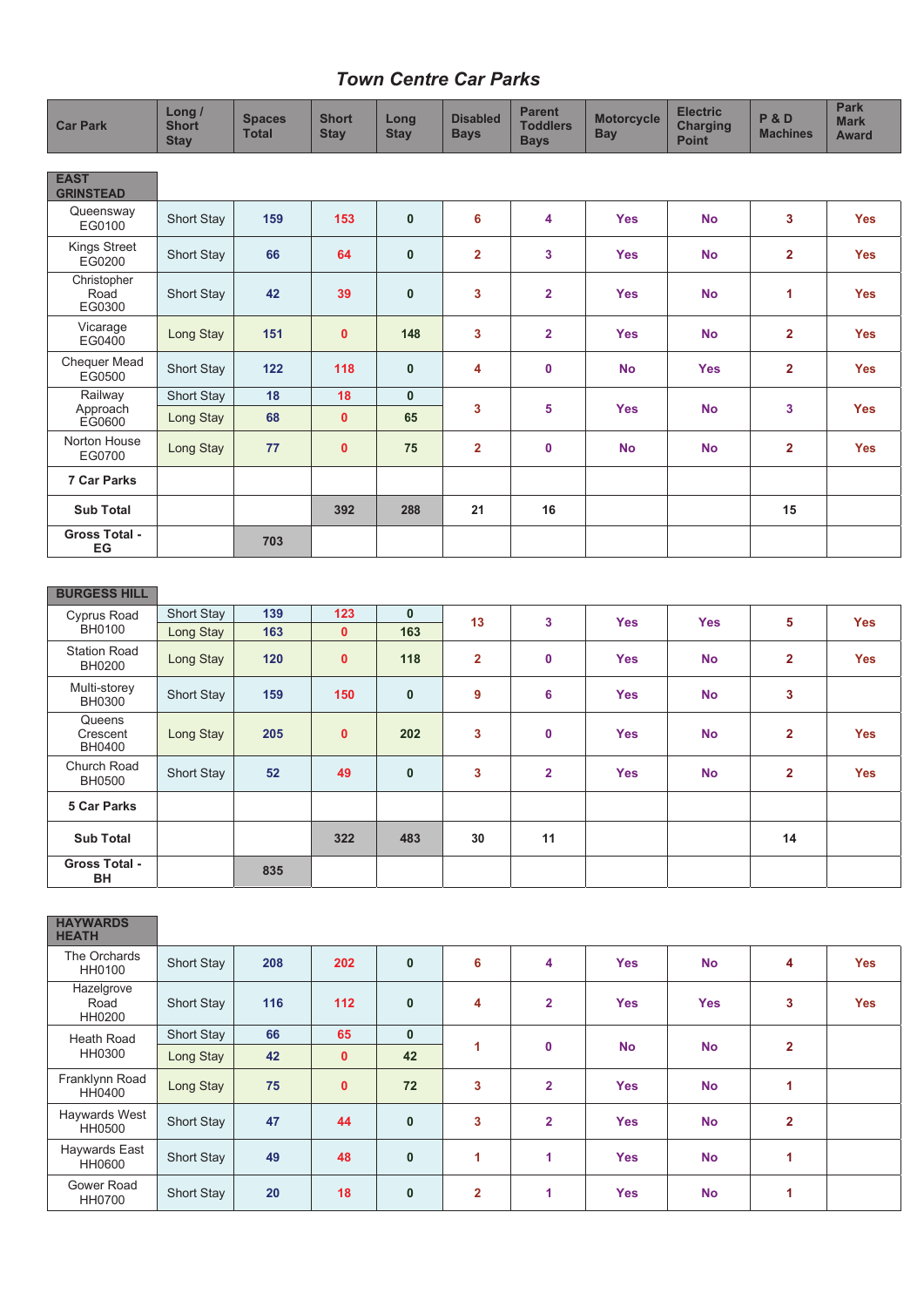## *Town Centre Car Parks*

| <b>Car Park</b>                             | Long /<br><b>Short</b><br><b>Stay</b>  | <b>Spaces</b><br><b>Total</b> | <b>Short</b><br><b>Stay</b> | Long<br><b>Stay</b> | <b>Disabled</b><br><b>Bays</b> | <b>Parent</b><br><b>Toddlers</b><br><b>Bays</b> | <b>Motorcycle</b><br><b>Bay</b> | <b>Electric</b><br><b>Charging</b><br><b>Point</b> | <b>P&amp;D</b><br><b>Machines</b> | <b>Park</b><br><b>Mark</b><br><b>Award</b> |
|---------------------------------------------|----------------------------------------|-------------------------------|-----------------------------|---------------------|--------------------------------|-------------------------------------------------|---------------------------------|----------------------------------------------------|-----------------------------------|--------------------------------------------|
| <b>HAYWARDS</b><br><b>HEATH</b><br>(CONT'D) |                                        |                               |                             |                     |                                |                                                 |                                 |                                                    |                                   |                                            |
| Muster Green<br>HH0800                      | Permit<br><b>Holders</b><br>Mon to Fri | $\mathbf 0$                   | $\mathbf{0}$                | $\mathbf{0}$        | 1                              | $\mathbf 0$                                     | <b>No</b>                       | <b>No</b>                                          | 1                                 | <b>Yes</b>                                 |
|                                             | Short Stay<br>on Sat                   | 30                            | 29                          | $\mathbf{0}$        |                                |                                                 |                                 |                                                    |                                   |                                            |
| St Wilfrids                                 | Permit<br><b>Holders</b><br>Mon to Sat | 8                             | $\mathbf{0}$                | 8                   | $\mathbf 0$                    | $\mathbf 0$                                     | <b>No</b>                       | <b>No</b>                                          | $\mathbf 0$                       |                                            |
| <b>Boltro Road</b>                          | Permit<br><b>Holders</b><br>Mon to Sat | 80                            | $\mathbf{0}$                | 80                  | $\mathbf 0$                    | $\mathbf 0$                                     | <b>No</b>                       | <b>No</b>                                          | $\mathbf 0$                       |                                            |
| 8 Car Parks                                 |                                        |                               |                             |                     |                                |                                                 |                                 |                                                    |                                   |                                            |
| <b>Sub Total</b>                            |                                        |                               | 518                         | 202                 | 21                             | 12                                              |                                 |                                                    | 15                                |                                            |
| <b>Gross Total - HH</b>                     |                                        | 741                           |                             |                     |                                |                                                 |                                 |                                                    |                                   |                                            |
| 22 Car Parks                                |                                        |                               |                             |                     |                                |                                                 |                                 |                                                    |                                   |                                            |

| <b>Grand Total</b> | 2279 | 1232 | 973 | œ | 39 |  | ли |  |
|--------------------|------|------|-----|---|----|--|----|--|
|                    |      |      |     |   |    |  |    |  |

## *Charges*

|                   | $0 - 1$ | $1 - 2$ | $2 - 3$ | $3 - 4$ | $4 +$ |
|-------------------|---------|---------|---------|---------|-------|
| <b>Short Stay</b> | £1.00   | £1.50   | £2.50   | £5.00   | £7.40 |
| <b>Long Stay</b>  | £1.00   | £1.50   | £2.50   | £3.70   | £5.00 |